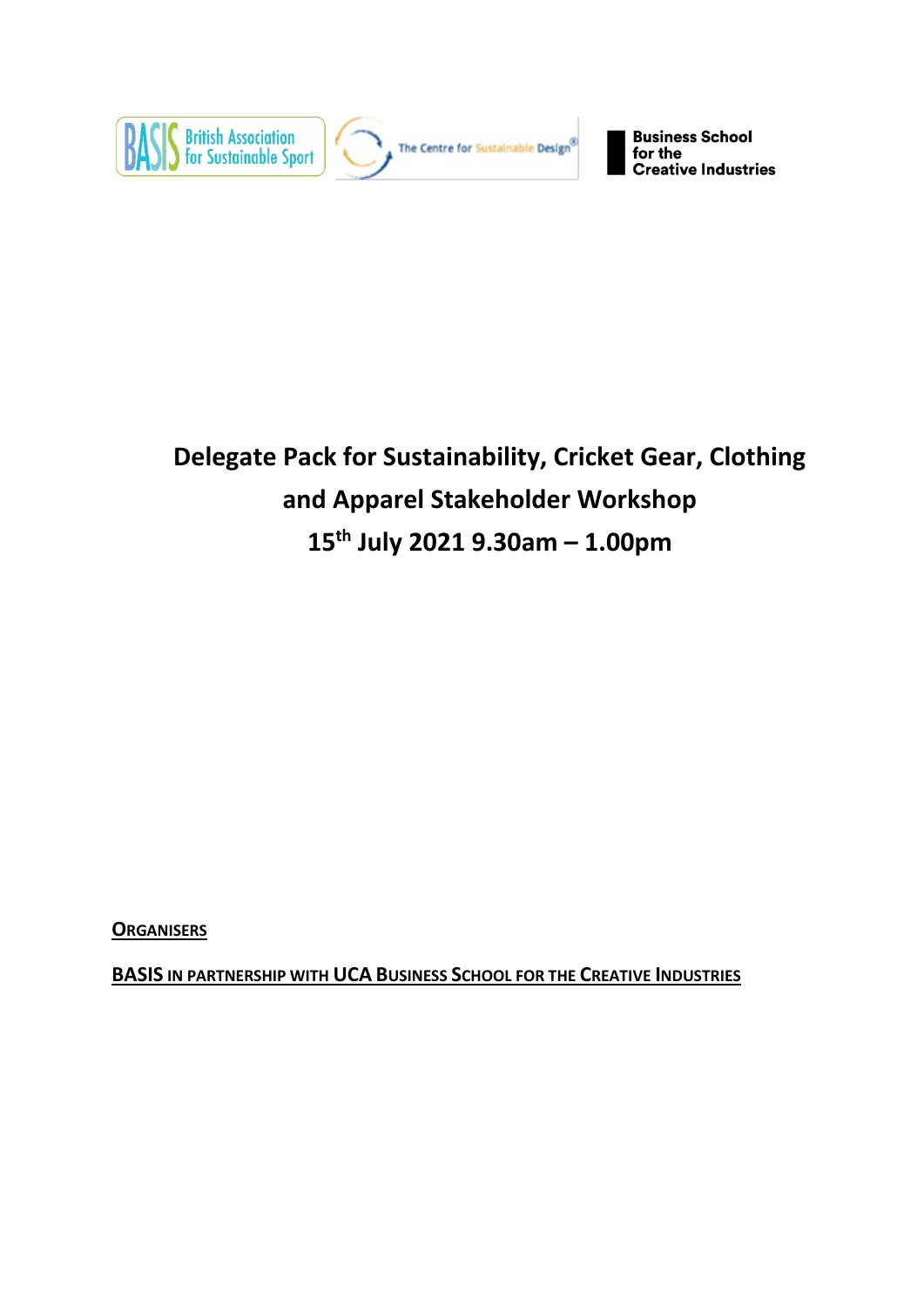# **Programme**

# **9.30 Welcome**

Chris Whitaker, Chair, BASIS Professor Philip Powell, Director, Business School for Creative Industries, UCA Introduction Professor Martin Charter, Director, The Centre for Sustainable Design (CfSD), Business School for Creative Industries (BSCI), UCA

**9.35 Overview/findings from research** Professor Martin Charter, Director, CfSD, BSCI, UCA

# **10.00 Climate change and cricket gear** Dr Russell Seymour, CEO, BASIS

# **10.20 WSGFI Pledge for the FIFA Quality Programme** Marc-Ivar Magnus, Vice President, World Sporting Goods Federation Industry (WSGFI)

# **10.35 Social issues in the supply chain**

Guido Battaglia, Head of Policy and Outreach, Centre for Sports and Human Rights

# **10.50 Panel**

Facilitated by Martin Charter Dr Russell Seymour, CEO, BASIS Marc-Ivar Magnus, Vice President, World Sporting Goods Federation Guido Battaglia, Head of Policy and Outreach, Centre for Sports and Human Rights Andrew Martin Vice President, Sustainable Apparel Coalition.

#### **11.10 Group discussion (Breakout rooms)\*\***

Introduction Professor Martin Charter, Director, CfSD, BSCI, UCA

# **12.00 Report-back, discussion and lessons learnt**

Facilitated by Professor Martin Charter, Director, CfSD, BSCI, UCA *3 minute report-back by Chairs of break-out rooms (15 minutes)*

# **12.55 Next actions**

Chris Whitaker, Chair, BASIS Professor Martin Charter, Director, The Centre for Sustainable Design (CfSD), Business School for Creative Industries (BSCI), UCA

#### **1.00 Close**

*Next...Breakout Rooms*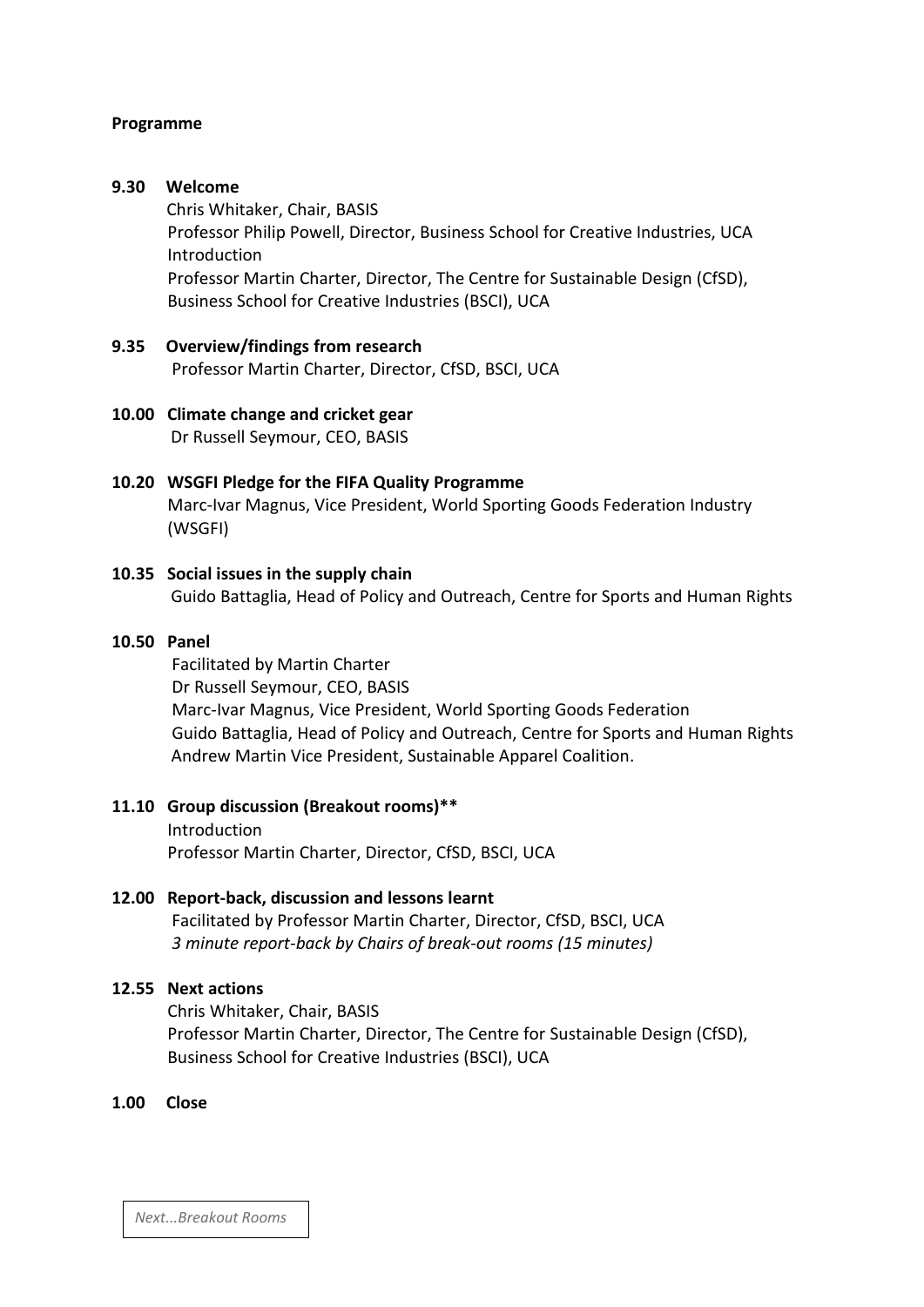# (BREAKOUT ROOMS) \*\*

- Room 1 Yashi Dadhich, Founder, Kahani
- Room 2 Marc-Ivar Magnus, Vice President, World Sporting Goods Federation Industry (WSGFI)
- Room 3 Dr Russell Seymour, CEO, BASIS
- Room 4 Chris Whitaker, Chair, BASIS
- Room 5 Niall MacPhee, Associate Director, Sports Labs

*Please note you have been allocated a room and you will be advised on the day.*

*Next…. Delegates*